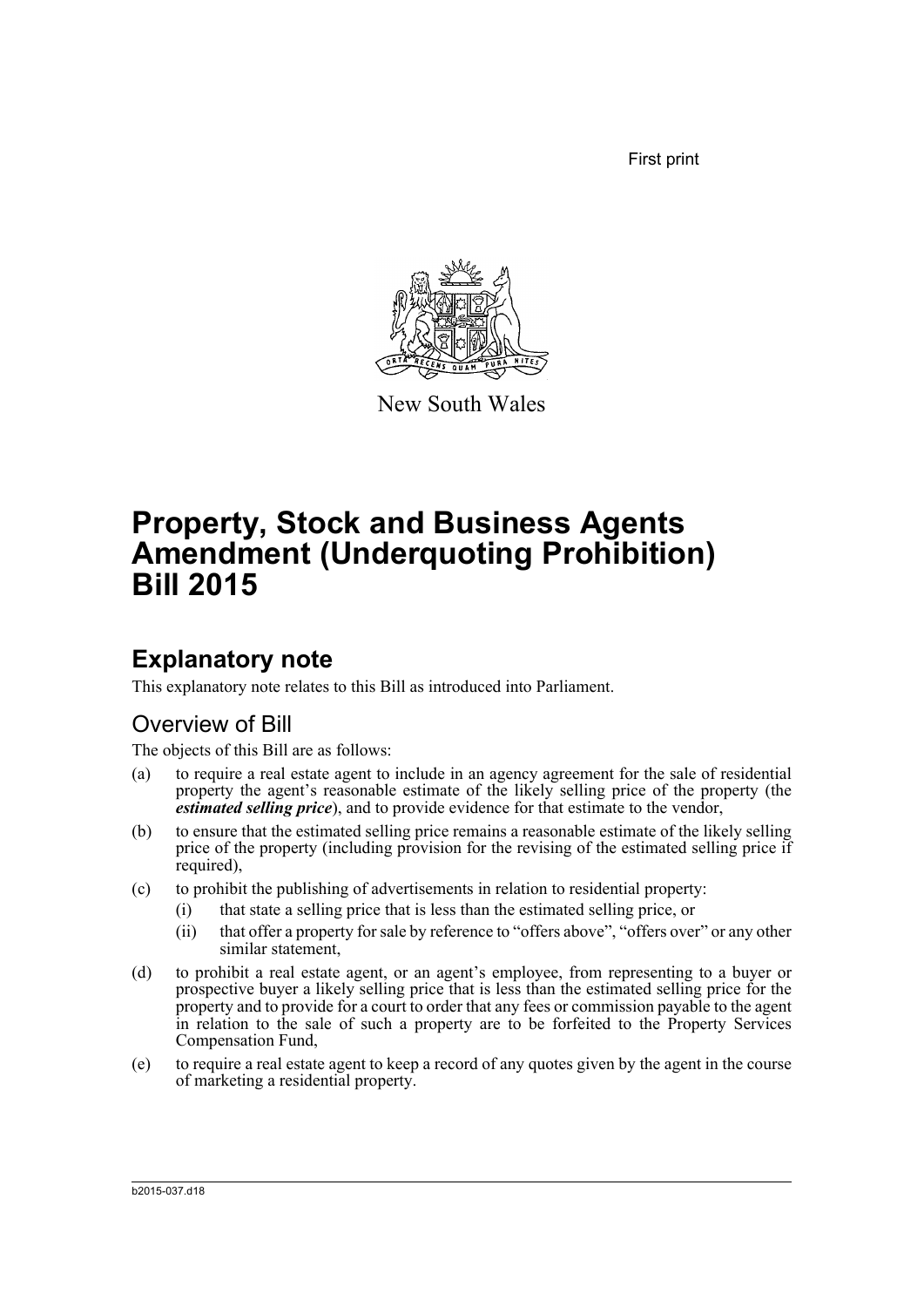### Outline of provisions

**Clause 1** sets out the name (also called the short title) of the proposed Act.

**Clause 2** provides for the commencement of the proposed Act on a day or days to be appointed by proclamation.

#### **Schedule 1 Amendment of Property, Stock and Business Agents Act 2002 No 66**

**Schedule 1 [2]** replaces sections 72 and 73 of the *Property, Stock and Business Agents Act 2002* with proposed sections 72–73B.

**Proposed section 72** defines certain terms and phrases that are used in the proposed sections.

**Proposed section 72A** gives effect to the object set out in paragraphs (a) and (b) of the Overview above.

**Proposed section 73** gives effect to the object set out in paragraph (c) of the Overview above.

**Proposed section 73A** gives effect to the object set out in paragraph (d) of the Overview above.

**Proposed section 73B** gives effect to the object set out in paragraph (e) of the Overview above.

**Schedule 1 [1] and [3]** make consequential amendments.

**Schedule 1 [4] and [5]** make provision for matters of a savings or transitional nature.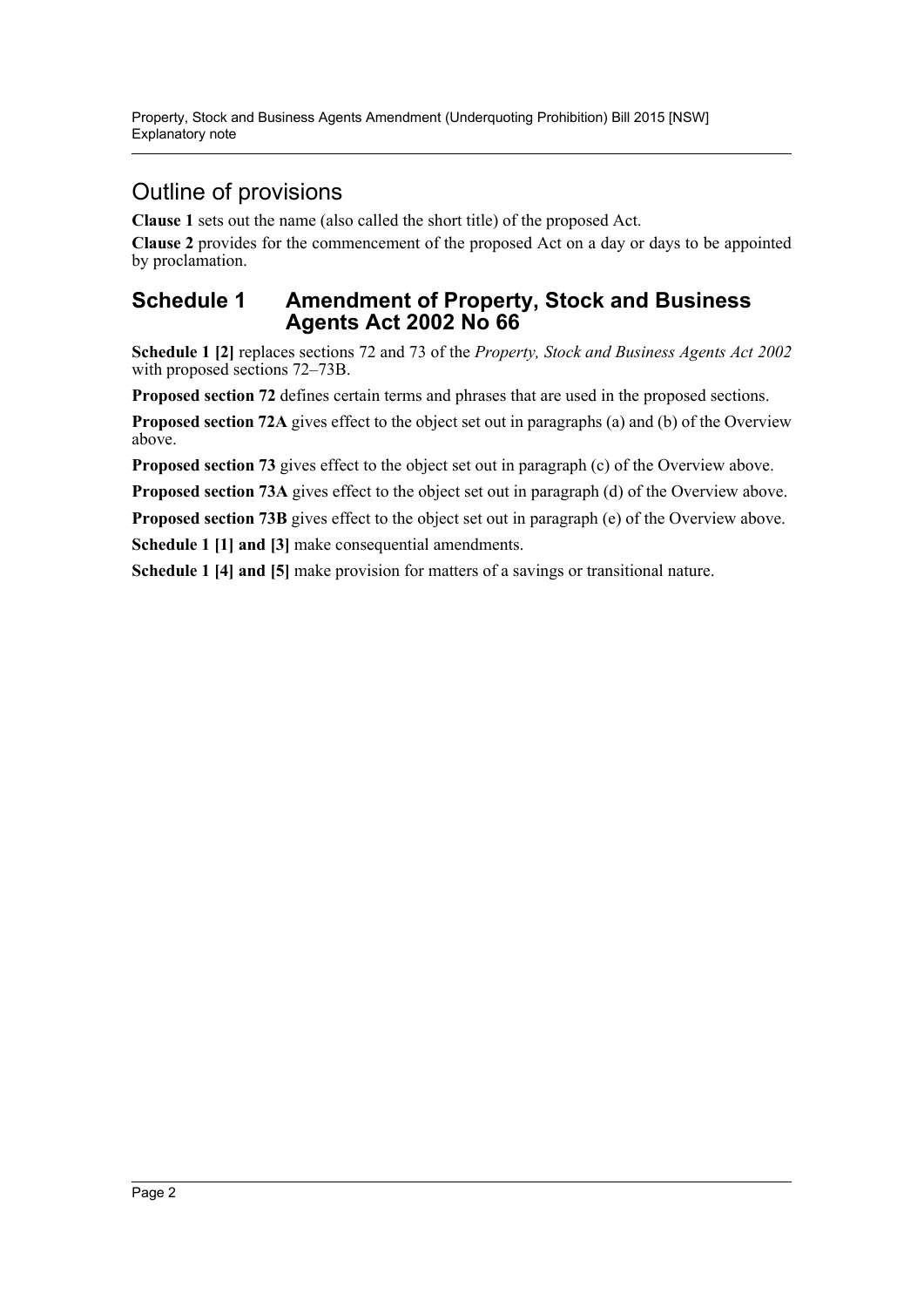First print

Page



New South Wales

## **Property, Stock and Business Agents Amendment (Underquoting Prohibition) Bill 2015**

### **Contents**

[1 Name of Act 2](#page-4-0)

|            | Commencement                                                    |  |
|------------|-----------------------------------------------------------------|--|
| Schedule 1 | Amendment of Property, Stock and Business Agents Act 2002 No 66 |  |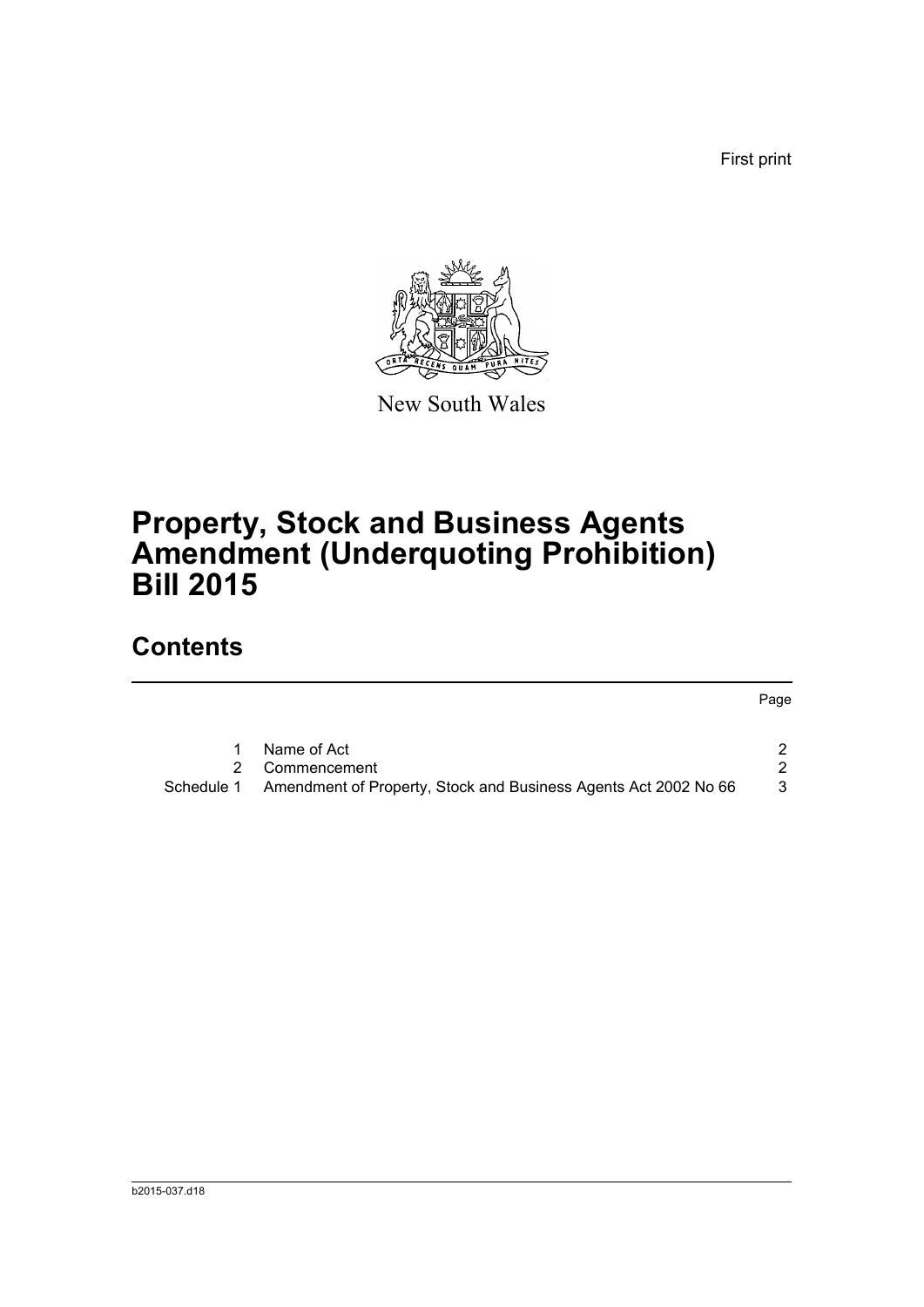

New South Wales

## **Property, Stock and Business Agents Amendment (Underquoting Prohibition) Bill 2015**

No , 2015

#### **A Bill for**

An Act to amend the *Property, Stock and Business Agents Act 2002* to make further provision with respect to underquoting by real estate agents; and for other purposes.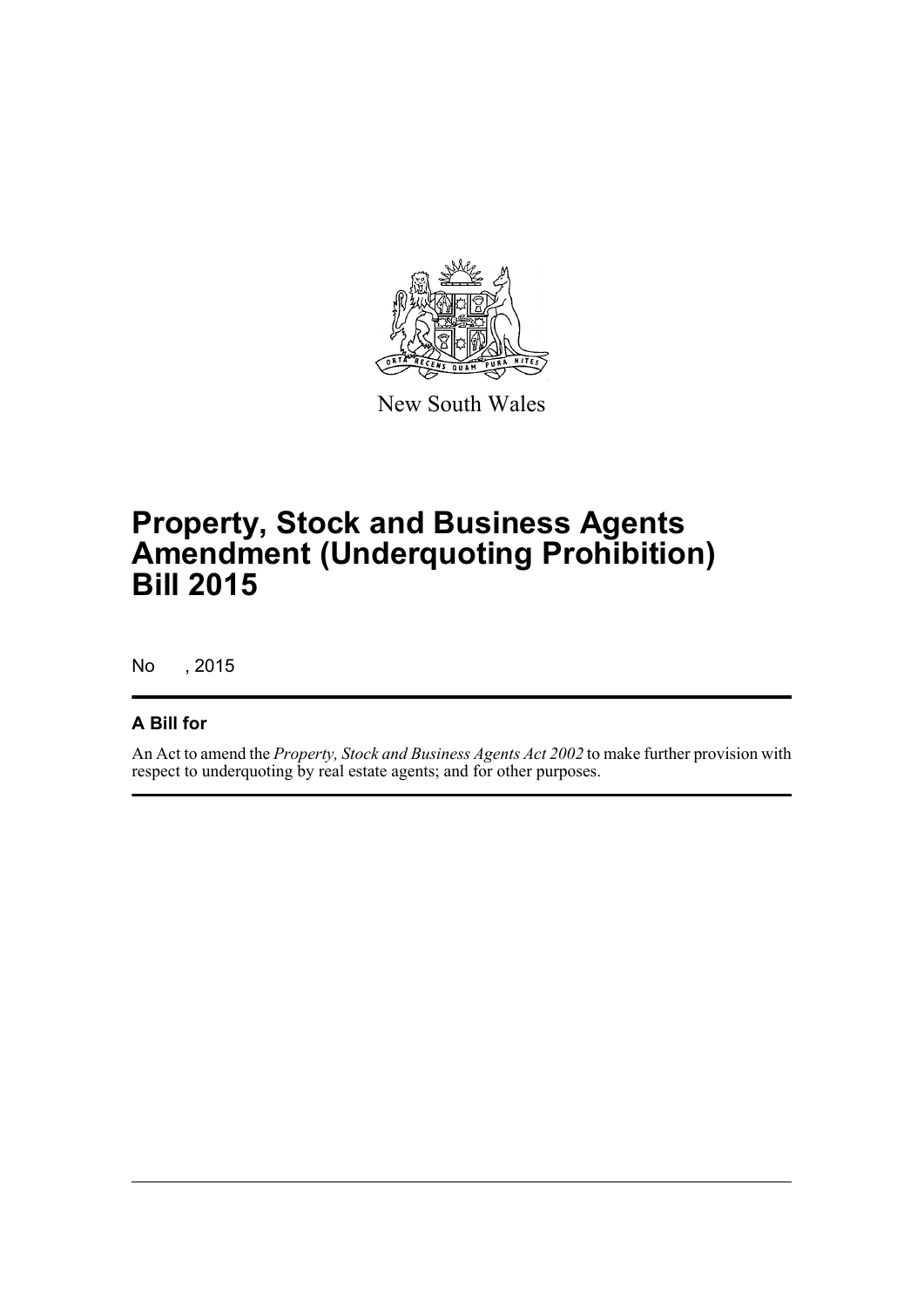Property, Stock and Business Agents Amendment (Underquoting Prohibition) Bill 2015 [NSW]

<span id="page-4-1"></span><span id="page-4-0"></span>

| The Legislature of New South Wales enacts:                                                                                           | 1                            |
|--------------------------------------------------------------------------------------------------------------------------------------|------------------------------|
| Name of Act                                                                                                                          | $\mathcal{P}$                |
| This Act is the <i>Property</i> , <i>Stock and Business Agents Amendment (Underquoting</i> )<br>Prohibition) Act $20\overline{15}$ . | 3<br>$\overline{\mathbf{4}}$ |
| <b>Commencement</b>                                                                                                                  |                              |
| This Act commences on a day or days to be appointed by proclamation.                                                                 | 6                            |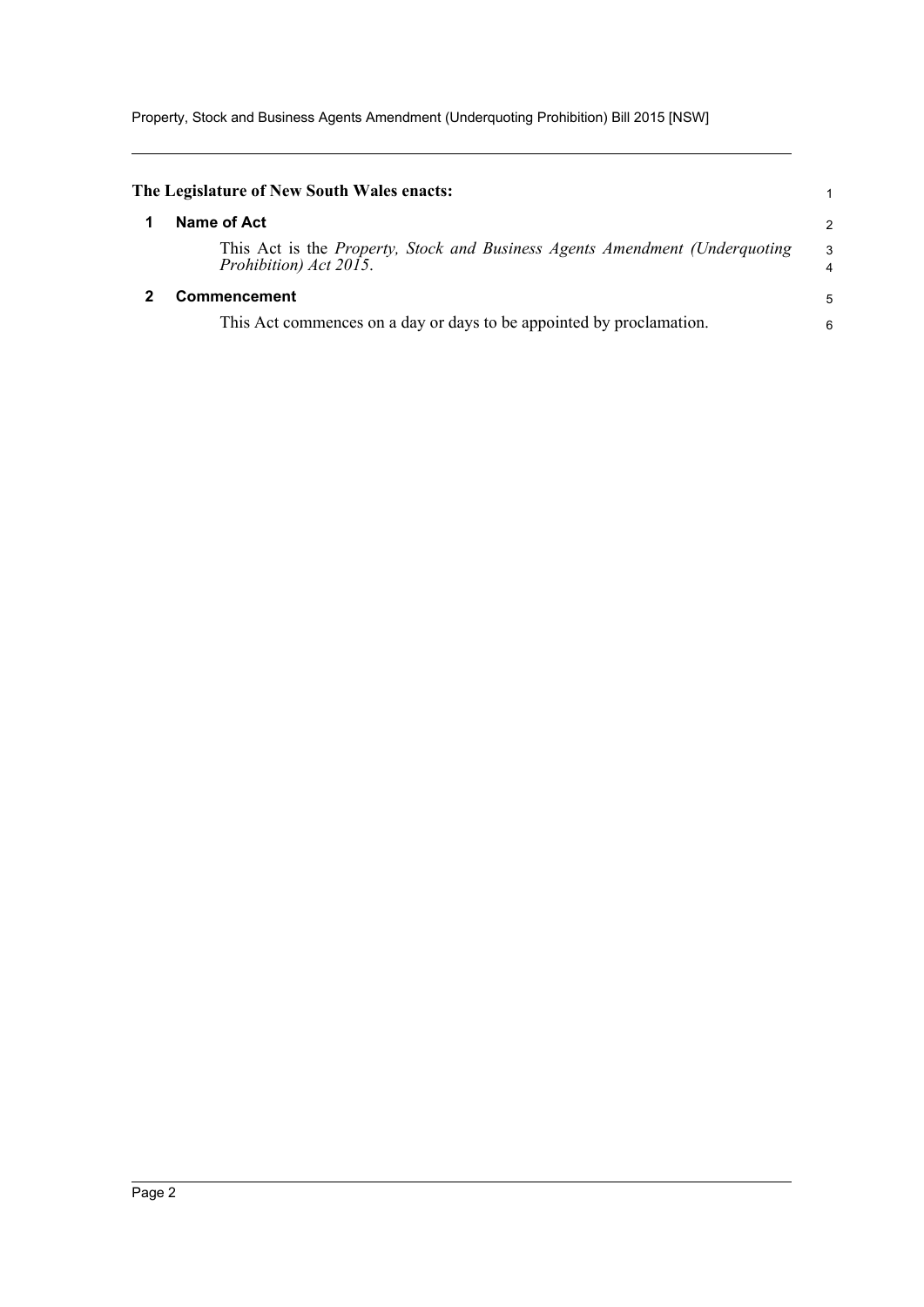<span id="page-5-0"></span>

|     | <b>Schedule 1</b> |     |                    | <b>Amendment of Property, Stock and Business</b><br>Agents Act 2002 No 66                                                                                                                                                                                | $\mathbf{1}$<br>$\overline{2}$ |
|-----|-------------------|-----|--------------------|----------------------------------------------------------------------------------------------------------------------------------------------------------------------------------------------------------------------------------------------------------|--------------------------------|
| [1] |                   |     |                    | Section 51 Publishing false or misleading advertisements                                                                                                                                                                                                 | 3                              |
|     |                   |     |                    | Omit section 51 $(3)$ (e). Insert instead:                                                                                                                                                                                                               | 4                              |
|     |                   |     | (e)                | disseminated by means of a website, email or other electronic<br>communication.                                                                                                                                                                          | 5<br>6                         |
| [2] |                   |     | Sections 72-73B    |                                                                                                                                                                                                                                                          | $\overline{7}$                 |
|     |                   |     |                    | Omit sections 72 and 73. Insert instead:                                                                                                                                                                                                                 | 8                              |
|     | 72                |     | <b>Definitions</b> |                                                                                                                                                                                                                                                          | 9                              |
|     |                   | (1) |                    | In this Division:                                                                                                                                                                                                                                        | 10                             |
|     |                   |     |                    | <i>agency agreement</i> for the sale of residential property, includes an agency<br>agreement for the sale of residential property by auction.                                                                                                           | 11<br>12                       |
|     |                   |     |                    | <i>estimated selling price</i> for a residential property, means the price or price<br>range specified, under section 72A, in the agency agreement for the sale of the<br>property as the agent's estimate of the likely selling price of the property.  | 13<br>14<br>15                 |
|     |                   |     |                    | <i>publish</i> an advertisement means:                                                                                                                                                                                                                   | 16                             |
|     |                   |     | (a)                | insert the advertisement in any newspaper, periodical publication or<br>other publication, or                                                                                                                                                            | 17<br>18                       |
|     |                   |     | (b)                | publicly exhibit the advertisement in, on, over or under any building,<br>vehicle or place (whether or not a public place and whether on land or<br>water), or in the air in view of persons being or passing in or on any<br>street or public place, or | 19<br>20<br>21<br>22           |
|     |                   |     | (c)                | include the advertisement in any document gratuitously sent or<br>delivered to any person or thrown or left on premises occupied by any<br>person, or                                                                                                    | 23<br>24<br>25                 |
|     |                   |     | (d)                | broadcast the advertisement by radio or television, or                                                                                                                                                                                                   | 26                             |
|     |                   |     | (e)                | disseminate the advertisement by a website, email or other electronic<br>communication.                                                                                                                                                                  | 27<br>28                       |
|     |                   | (2) |                    | For the purposes of this Division, a price is less than an estimated selling price<br>that is expressed as a price range if it is lower than the lowest price in the range.                                                                              | 29<br>30                       |
|     |                   | (3) |                    | For the purposes of this Division, a statement is made in the course of<br>marketing a residential property if the statement is made:                                                                                                                    | 31<br>32                       |
|     |                   |     | (a)                | in an advertisement, or in arranging an advertisement, in respect of the<br>property that is published or caused to be published by the agent, or                                                                                                        | 33<br>34                       |
|     |                   |     | (b)                | to any person (orally or in writing) in connection with the proposed sale<br>of the property.                                                                                                                                                            | 35<br>36                       |
|     | 72A               |     |                    | Estimated selling price in agency agreement for sale of residential property                                                                                                                                                                             | 37                             |
|     |                   | (1) |                    | A real estate agent must not enter into an agency agreement with a person for<br>the sale of residential property unless the agreement includes the agent's<br>estimate of the likely selling price of the property.                                     | 38<br>39<br>40                 |
|     |                   | (2) |                    | A real estate agent's estimate of the likely selling price of a property may be<br>expressed as a price range, but only if the highest price in the price range<br>exceeds the lowest price by not more than 10 per cent of the lowest price.            | 41<br>42<br>43                 |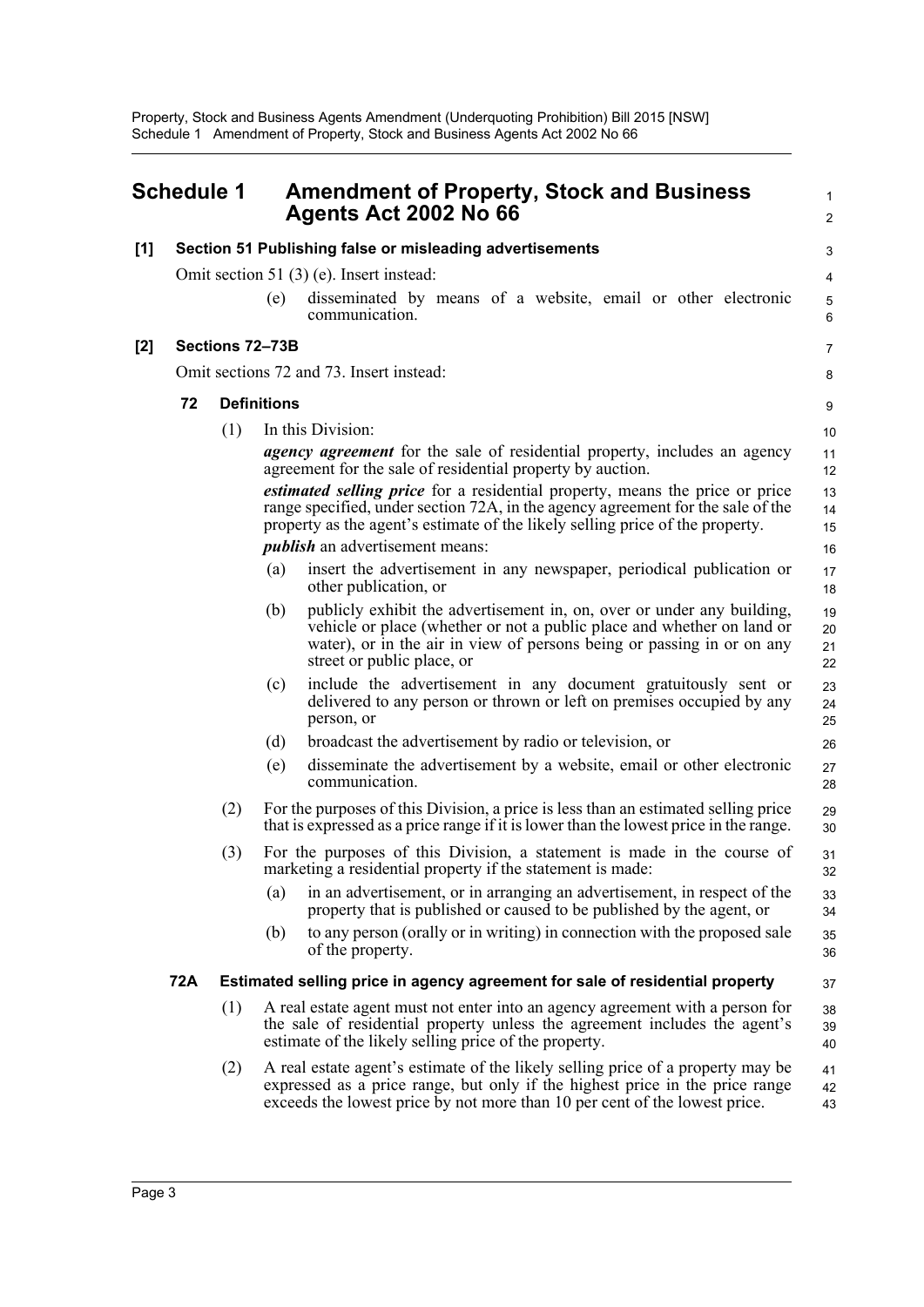|     | (3) | A real estate agent must ensure that the estimated selling price of a residential<br>property is, and remains, a reasonable estimate of the likely selling price of the<br>property.                                                                                                                                                                                                                          | $\mathbf{1}$<br>$\overline{2}$<br>3 |
|-----|-----|---------------------------------------------------------------------------------------------------------------------------------------------------------------------------------------------------------------------------------------------------------------------------------------------------------------------------------------------------------------------------------------------------------------|-------------------------------------|
|     | (4) | A real estate agent must ensure that the estimated selling price is revised if it<br>ceases to be a reasonable estimate of the likely selling price of a property, by:                                                                                                                                                                                                                                        | 4<br>5                              |
|     |     | (a)<br>notifying the other party to the agency agreement, in writing, of the<br>revised estimated selling price, and                                                                                                                                                                                                                                                                                          | 6<br>$\overline{7}$                 |
|     |     | amending the agency agreement.<br>(b)                                                                                                                                                                                                                                                                                                                                                                         | 8                                   |
|     | (5) | A real estate agent must, before or when specifying an estimated selling price<br>or revising an estimated selling price, provide the seller or prospective seller<br>of the property with evidence of the reasonableness of the estimated selling<br>price.                                                                                                                                                  | 9<br>10<br>11<br>12                 |
|     | (6) | A real estate agent who fails to comply with subsection $(1)$ , $(3)$ , $(4)$ or $(5)$ is<br>guilty of an offence.                                                                                                                                                                                                                                                                                            | 13<br>14                            |
|     |     | Maximum penalty: 200 penalty units.                                                                                                                                                                                                                                                                                                                                                                           | 15                                  |
| 73  |     | Underquoting in advertisements for residential property                                                                                                                                                                                                                                                                                                                                                       | 16                                  |
|     | (1) | A real estate agent must not publish or cause to be published an advertisement<br>in relation to the sale of a residential property that indicates or suggests a<br>selling price for the property that is less than the estimated selling price for the<br>property.                                                                                                                                         | 17<br>18<br>19<br>20                |
|     |     | Maximum penalty: 200 penalty units.                                                                                                                                                                                                                                                                                                                                                                           | 21                                  |
|     | (2) | A real estate agent must not publish or cause to be published an advertisement<br>in relation to the sale of a residential property that includes the phrase "offers"<br>above" or "offers over" (or similar symbols or words in any language) a<br>specified selling price or price range.<br>Maximum penalty: 200 penalty units.                                                                            | 22<br>23<br>24<br>25<br>26          |
|     | (3) | A real estate agent must, as soon as practicable after revising the estimated<br>selling price for a residential property, take all reasonable steps to amend or<br>retract any advertisement published in relation to the property that includes an<br>advertised selling price for the property that is less than the revised estimated<br>selling price.<br>Maximum penalty: 200 penalty units.            | 27<br>28<br>29<br>30<br>31<br>32    |
| 73A |     | Underquoting in representations by real estate agents                                                                                                                                                                                                                                                                                                                                                         | 33                                  |
|     | (1) | A real estate agent acting pursuant to an agency agreement for the sale of<br>residential property or an agent's employee must not, by a statement made in<br>the course of marketing the property, represent to a buyer or prospective buyer<br>that the property is likely to be sold for a price that is less than the estimated<br>selling price for the property.<br>Maximum penalty: 200 penalty units. | 34<br>35<br>36<br>37<br>38<br>39    |
|     | (2) | In addition to any penalty that it imposes under this section, a court may order<br>that a person found guilty of an offence under this section is to pay to the credit<br>of the Compensation Fund the whole or any part of any fees or commission<br>paid to the real estate agent in relation to the sale of the property concerned.                                                                       | 40<br>41<br>42<br>43                |
| 73B |     | Real estate agents to keep record of quotes                                                                                                                                                                                                                                                                                                                                                                   | 44                                  |
|     | (1) | A real estate agent who makes a statement in the course of marketing a<br>residential property to a buyer, prospective buyer, seller or prospective seller<br>that the property is likely to be sold for a specified price or within a specified                                                                                                                                                              | 45<br>46<br>47                      |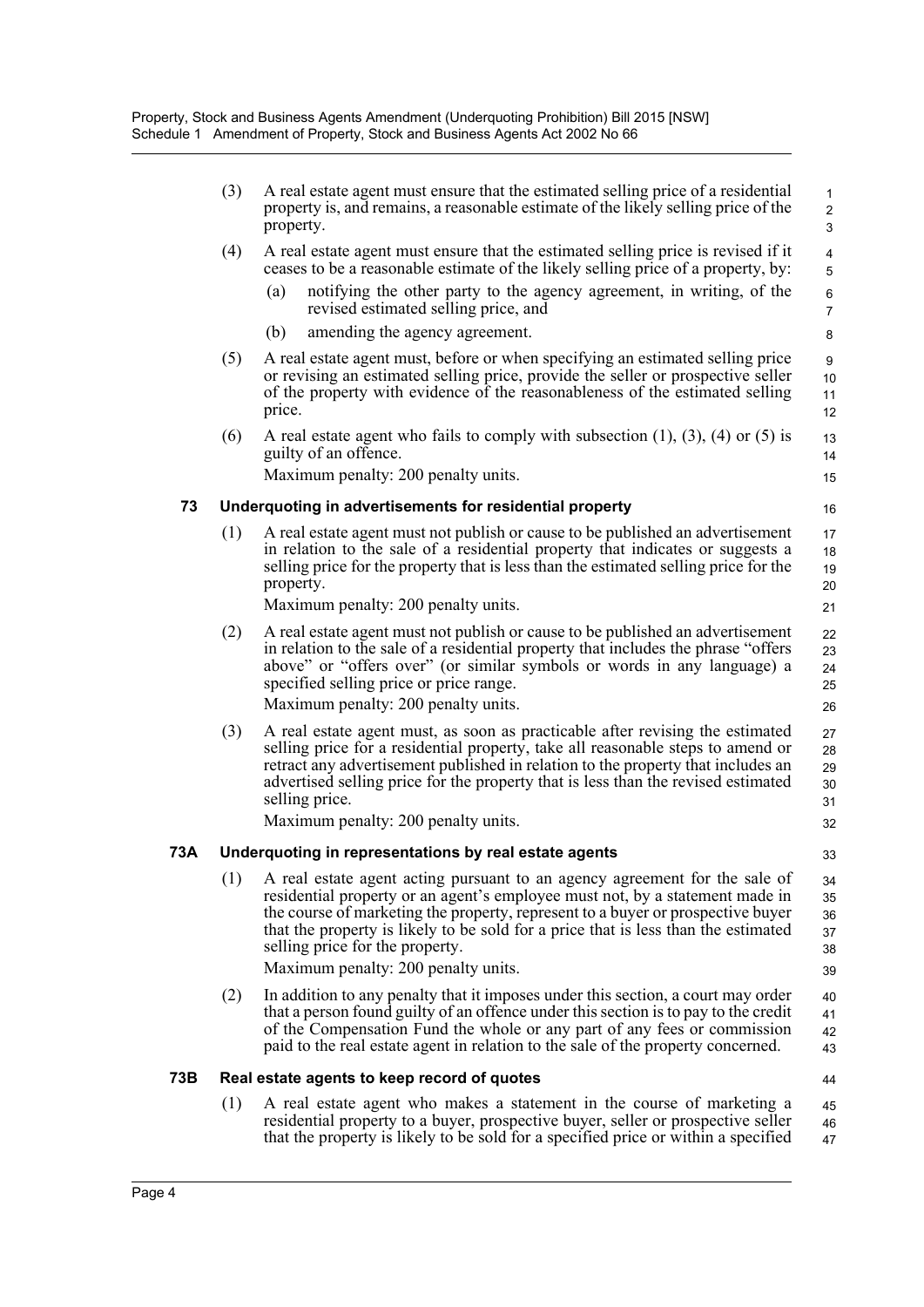Property, Stock and Business Agents Amendment (Underquoting Prohibition) Bill 2015 [NSW] Schedule 1 Amendment of Property, Stock and Business Agents Act 2002 No 66

|     |                    |                         |                    | price range, must make a written record of the statement in accordance with<br>subsection $(2)$ .                                                                                                                                                                                          | $\mathbf{1}$<br>$\overline{c}$ |
|-----|--------------------|-------------------------|--------------------|--------------------------------------------------------------------------------------------------------------------------------------------------------------------------------------------------------------------------------------------------------------------------------------------|--------------------------------|
|     |                    |                         |                    | Maximum penalty: 200 penalty units.                                                                                                                                                                                                                                                        | 3                              |
|     |                    | (2)                     |                    | The record of the statement must:                                                                                                                                                                                                                                                          | 4                              |
|     |                    |                         | (a)                | contain the address of the property concerned, the price or price range,<br>the date and time of the representation and any other information that is<br>prescribed by the regulations for the purposes of this section, and                                                               | 5<br>6<br>$\overline{7}$       |
|     |                    |                         | (b)                | be kept at the real estate agent's principal place of business for at least<br>3 years.                                                                                                                                                                                                    | 8<br>9                         |
| [3] |                    | Sections 75 and 76      |                    |                                                                                                                                                                                                                                                                                            | 10                             |
|     |                    | Omit the sections.      |                    |                                                                                                                                                                                                                                                                                            | 11                             |
| [4] |                    |                         |                    | <b>Schedule 1 Savings and transitional provisions</b>                                                                                                                                                                                                                                      | 12                             |
|     |                    |                         |                    | Insert at the end of clause $1(1)$ :                                                                                                                                                                                                                                                       | 13                             |
|     |                    |                         |                    | any other Act that amends this Act                                                                                                                                                                                                                                                         | 14                             |
| [5] | Schedule 1, Part 5 |                         |                    |                                                                                                                                                                                                                                                                                            | 15                             |
|     |                    | Insert after clause 26: |                    |                                                                                                                                                                                                                                                                                            | 16                             |
|     |                    | Part 5                  |                    | Provisions consequent on enactment of Property,<br><b>Stock and Business Agents Amendment</b><br>(Underquoting Prohibition) Act 2015                                                                                                                                                       | 17<br>18<br>19                 |
|     | 27                 |                         | <b>Definitions</b> |                                                                                                                                                                                                                                                                                            | 20                             |
|     |                    |                         |                    | In this Part:                                                                                                                                                                                                                                                                              | 21                             |
|     |                    |                         |                    | 2015 amending Act means the Property, Stock and Business Agents<br>Amendment (Underquoting Prohibition) Act 2015.                                                                                                                                                                          | 22<br>23                       |
|     |                    |                         |                    | existing agency agreement means an agency agreement for the sale of<br>residential property entered into before the commencement of Schedule 1 [2]<br>to the 2015 amending Act.                                                                                                            | 24<br>25<br>26                 |
|     | 28                 |                         |                    | <b>Continuation of existing Division</b>                                                                                                                                                                                                                                                   | 27                             |
|     |                    |                         |                    | Except as provided by clause 29, Division 3 of Part 5 of the Act (as in force<br>immediately before the commencement of Schedule 1 [2] to the 2015<br>amending Act) continues to apply in relation to any act, matter or thing done<br>in accordance with an existing agency agreement.    | 28<br>29<br>30<br>31           |
|     | 29                 |                         |                    | Estimated selling price in existing agency agreements for the sale of<br>residential property                                                                                                                                                                                              | 32<br>33                       |
|     |                    | (1)                     |                    | Sections 73 and 73A (as substituted and inserted, respectively, by the 2015<br>amending Act) extend to any act, matter or thing done after the<br>commencement of those sections in connection with the sale of a residential<br>property in accordance with an existing agency agreement. | 34<br>35<br>36<br>37           |
|     |                    | (2)                     |                    | An estimate of the likely selling price or price range of residential property,<br>however described, specified in an existing agency agreement is, for the<br>purposes of the application of those sections by subclause (1), taken to be an<br>estimated selling price for the property. | 38<br>39<br>40<br>41           |